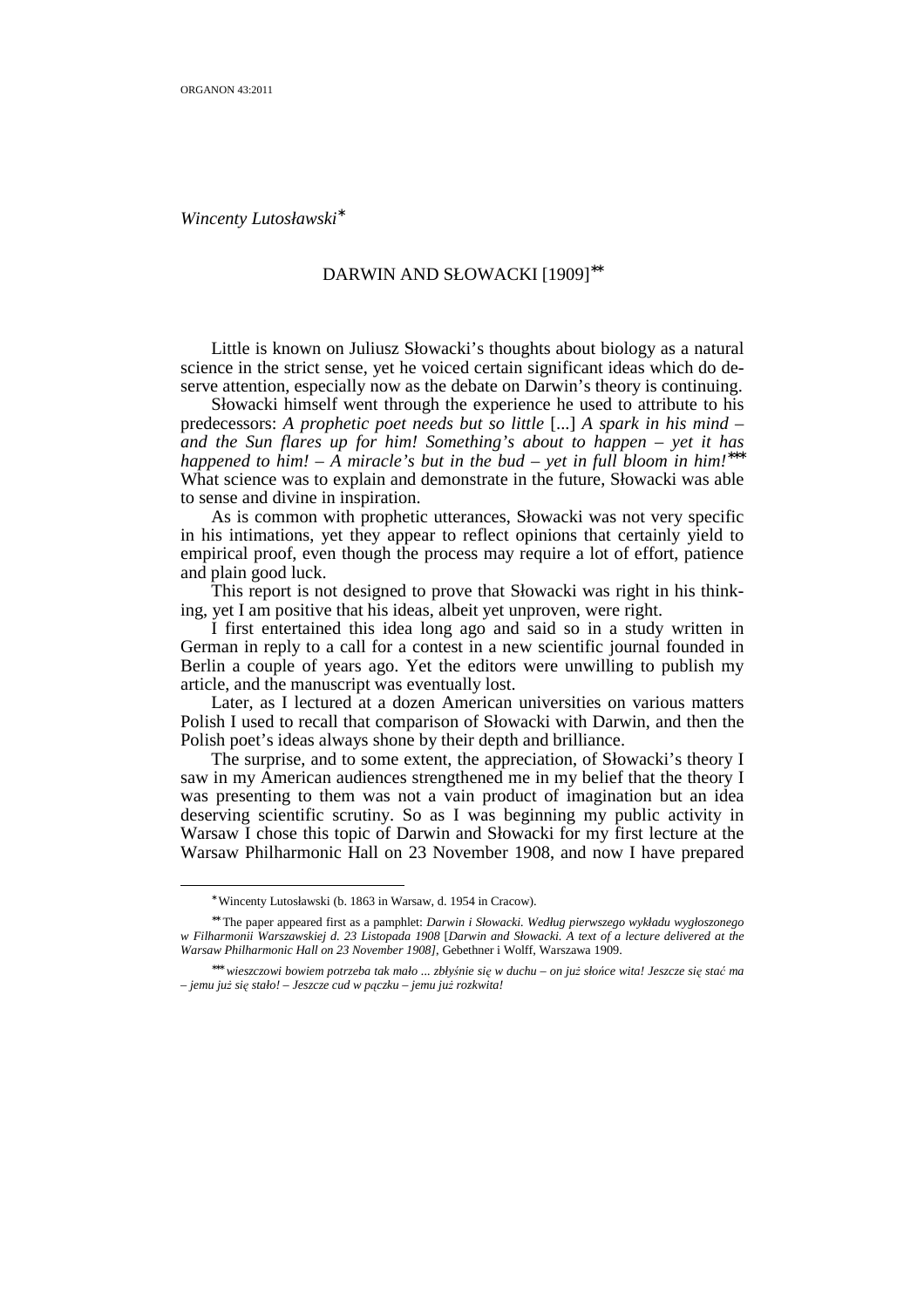this for print to invite my fellow countrymen to a discussion of the matter and to undertaking some tests and experiments that may assay the inspired intuitions of Słowacki's genius.

 To do that in what I think is the best suitable form I rely on the first version of my lecture I took down on paper right upon delivery and which I published in *Słowo Warszawskie* of 27–29 November, yet I am bound neither by the shape of the lecture nor the article published in the quoted journal as an extensive yet not perfectly accurate summary thereof.

 The lecture, as all my lectures, was improvised and it may have included certain thoughts that were omitted in the subsequent edition of the notes for publication. Next to the plain ideas, the lecture carried with it a power of conviction, which tends to be lost in print. The important thing here is the subject–matter, rather than the form of its expression. Form in such cases will elude capture even by a stenographer for it is more than just a series of words and sentences when coming from someone who, to quote Mickiewicz, officiates the Word.

 That is why I skip the introductory passage to the lecture that inaugurated my service in the public chair where I explained the way I intended to perform my office. What  $\overline{I}$  said then will be summed up in a separate article where  $\overline{I}$ am going to explain my understanding of what Mickiewicz meant to say to his successors who would have the courage to take up, after him, the mission of officiating the Word anywhere in the name of the Polish Spirit.

 Let me now proceed to the matter announced in the title of this contribution, and ask the reader's forbearance and patience as Słowacki himself demanded for the later rhapsodies of *The Spirit King* [*Król Duch*] as he said, *If you are lazy, you may desert this work: but then you will be spell–bound by the truth, which will stop you on your progress to knowledge.*<sup>∗</sup>

\* \* \*

 It is hard to see how two lives can have differed in more ways than the life of Słowacki, the quintessential poet, from that of Darwin, the quintessential naturalist. They both were born in the same year, 1809, the year in which Lamarck published his *Philosophie zoologique*, a book expounding for a first time ever a scientific theory of origin of species, a view which both Słowacki and Darwin subscribed to and which has come to be known as Darwin's theory.

A couple of months from now Polish people will be celebrating the  $100<sup>th</sup>$ birthday of Słowacki, as naturalists across the world will be remembering Darwin's  $100<sup>th</sup>$  anniversary. These two lives just could not be more different. The two men have nothing in common with one another, so those who know Słowacki as a poet but have never heard of his naturalist intuitions may at first find it odd that these two names are mentioned side by side.

<sup>∗</sup> *jeśliś leniwy, dzieło odrzucisz: wszakŜe zostaniesz pod zaklęciem prawdy, która ci w drodze wiedzy dalej iść nie pozwoli*.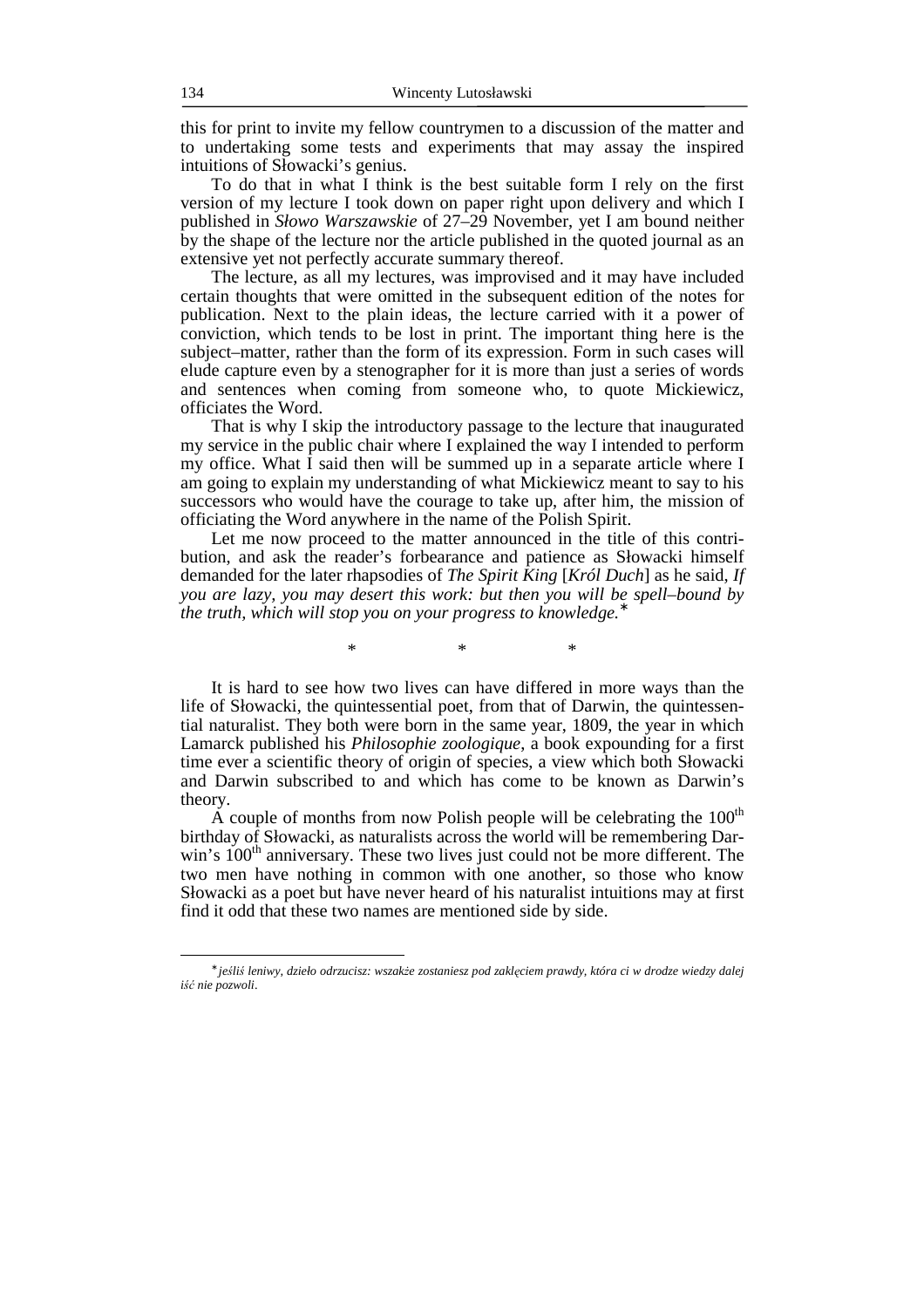Darwin's grandfather and grand grandfather engaged in natural science, and that hereditary propensity did not end in Charles Darwin himself as it continued into the following generation with his two sons making their names as reputable natural scientists. Darwin himself had little doubt about his calling even though his father wanted him first to be a doctor, later a theologian. His interest in the study of nature showed very early in him. He was barely seventeen when he wrote his first scientific paper presenting his first observations of nature, and even at that time he was intimate to the views of Lamarck, his senior by 50 years as scientific founder of modern transformist theory. At twenty–two he joined that famous five–year voyage around the world which he later made immortal in which he gathered most of the materials for his general conclusions. But it was only in his fiftieth year that he published his most famous book which even in his lifetime attracted everyone's attention not only among naturalists but also, through the efforts of many popularisers, among the broadest groups of educated people in all countries.

 Perseverant in his work, moving forward step by step, always in one and the same direction, he continued to add new and new observations to his concept and he lived to see his theories nearly universally accepted. He lived most his life in his country, close to its capital, ploughing his land, a calm and quiet life, in prosperity and with a loving family, getting visitors from all over the world. The kind of life he was given was prepared for him by several generations of predecessors, and Darwin never had to fight to overcome any obstacles, he simply took up the job he was fond of, and apt to do, by heritage. His place in the progress of humankind was marked clearly, and he gladly accepted that, living and dying a happy man, enjoying the years of his age and gratified by his fame.

 Such lives are typically lives of success and greatness, free of tragic struggling, hardships or devastating efforts to suppress one's own nature. Such lives, quiet, unfolding calmly amidst favourable settings, are often found in biographies of the great men of England. Their greatest poet, author of so many plays, lived a quiet uneventful life, rewarded with success and fame even before he died. Much similar lives, lives of step by step rising to wider and wider horizons, were the experience of eminent politicians such as Pitt or Gladstone, thinkers like Ruskin, and even religious reformers, founders of churches, or artists.

 Nothing like that will be found in our quarters, where any sensible plan, even one that does not last through a lifetime, will stumble over a host of external and internal barriers. It is hard to imagine two peoples of the Aryan race differing in more ways than the English and the Poles. If you can describe the former as servants of the body, our destiny should be to serve the spirit. Bodies and material things in their development do not nearly go through as vehement tempests as those that break out on the road of the spirit.

 Darwin became the epitome of a materially secure, diligent and useful life, the noblest striving of the English people. Such life is all logic and consistency, there is no waste in it, perhaps no ravishment or exuberance, but no unbearable suffering, either. Goethe could not have meant such life with his comment: *Himmelhoch jauchzend, zu Tode betrübt, selig allein ist die Seele,*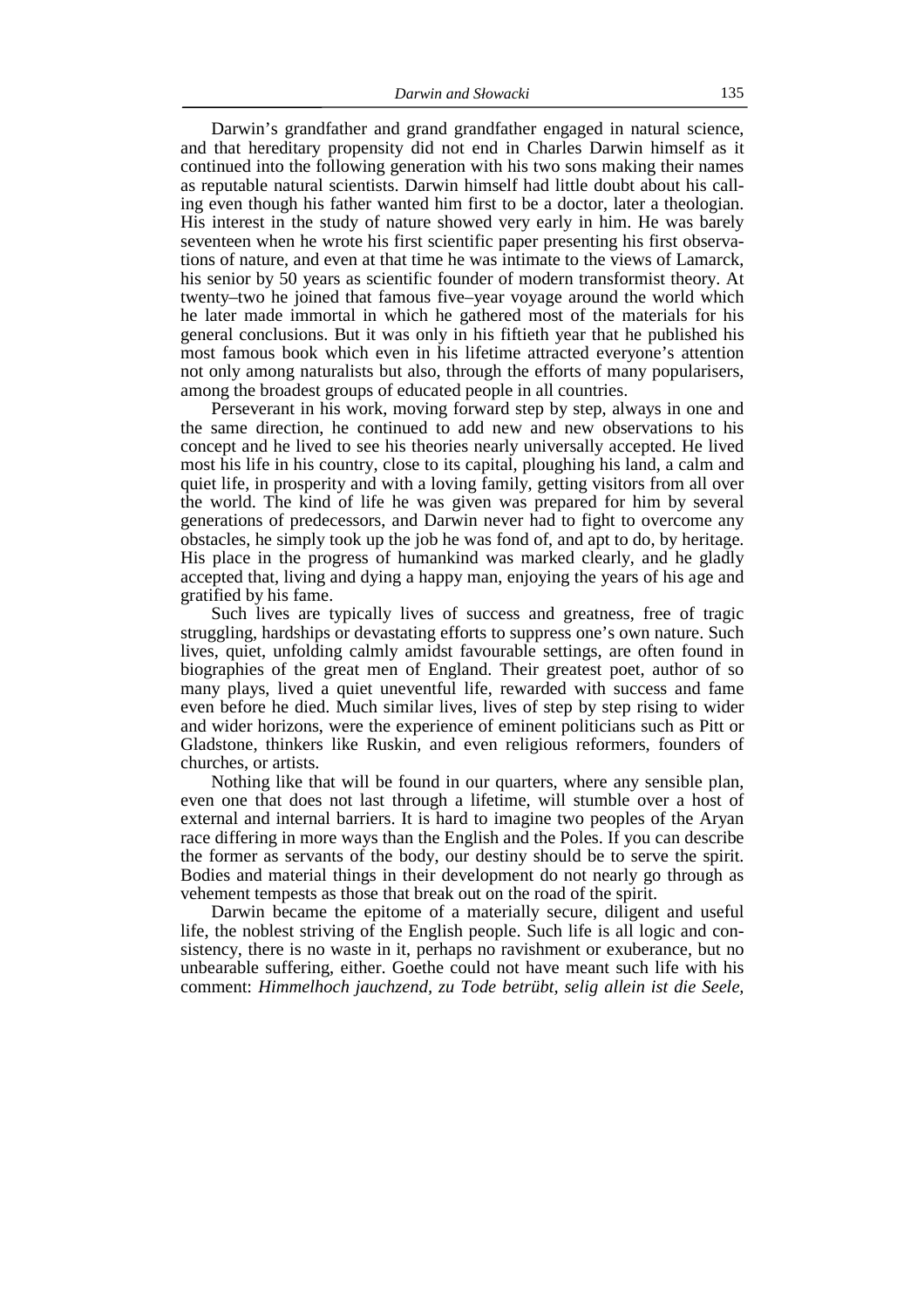*die liebt*; for everything in such life unfolds in a quiet and orderly manner, as if following a carefully designed project.

 How very different is that from the case of Słowacki! An exile and rambler, he constantly roved to new destinations never really getting full satisfaction in his temporary life. He never tasted the sweetness of his own homestead, never arranged a home of his own where he could host guests. He got no appreciation during his lifetime, and even now, sixty years after his death, he remains unknown, for while Darwin's works have been published many times and in numerous translations, Słowacki's writings have never yet appeared in a complete edition and hardly anyone has even heard his name outside Poland.

 While Słowacki, like Darwin, followed closely and faithfully his calling – as from his earliest years he was primarily a poet, as Darwin was was primarily as natural scientist – in his brief temporary life Słowacki's poetry changed in form and substance much more than did the form and substance of Darwin's works.

 Yet these two men, so different in so many ways, had something in common, besides their year of birth. Both devoted the best of their mature lives mostly to studying the question of origin of species and of man, both wrote their most important books on this particular matter, and both embraced Lamarck's transformism to recognise that different species of organic bodies originated from one another in such a way that higher and more perfect species developed straight from beings belonging to lower species.

 So, both stood up against the predominant view, supposedly based on the Scriptures, according to which plants and animals were created in a series of acts of a Supreme Being which did that separately for each species, rather than derive one species from another in a natural way.

 This popular interpretation of the first chapter of the Books of Moses is entirely unfounded for even in translations there is talk about a gradual appearance of higher and higher organic forms and no word about the manner of their origination. The Hebrew original of the Old Testament, certain writers believe<sup>1</sup>, has much deeper meaning and holds mysteries yet unaccounted for. This question should, Fabre d'Olivet held, be discussed solely by those who knew the Hebrew language who might try to explain to us what it meant that man was formed of the dust of the ground. If we imagine the Maker not as a potter moving with his tangible and visible hand the wheel of creation but as an invisible and immaterial ghost who works through invisible powers, then the origin of plants, animals and man from the dust of the ground or, as Moses says, from earth, is not at all at odds with transformist theory.

 For ages on end, that naive childish understanding of Moses' words made people imagine mature animals appearing in the world of nature suddenly, and miraculously, for with no intervention by parents; so, those who clung to such manifest miracles felt uncomfortable being told to put up with the invisible

<sup>1</sup> As does in particular Fabre d'Olivet in his excellent study *La langue hébraïque restituée*.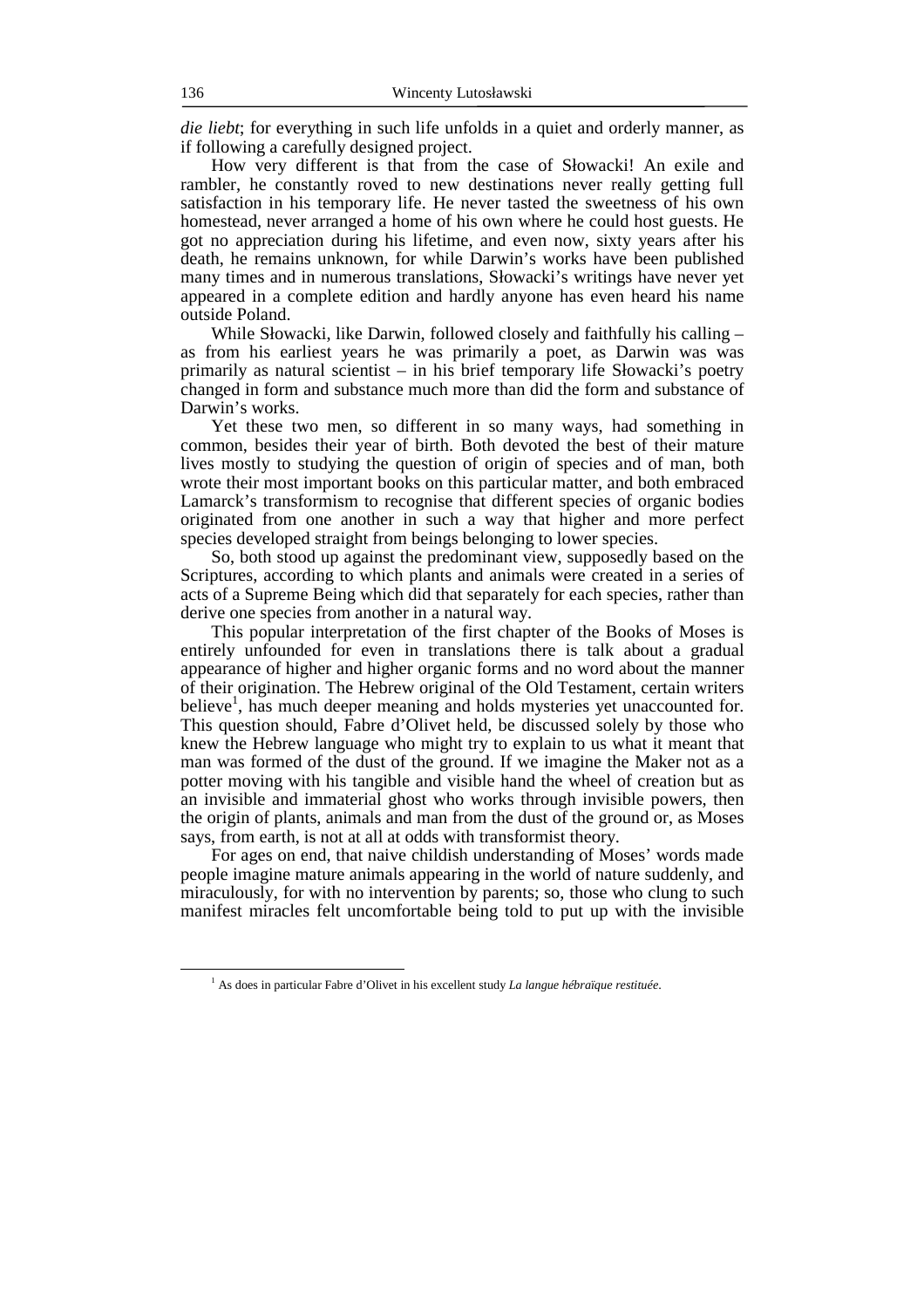miracle of transformism, which they thought was less persuasive as evidence of Divine might.

 Yet transformism is everlasting and no invention of either Słowacki or Darwin. Two contra–positioned schools of Greek philosophy – followers of Democritus the materialist and their opponents among followers of Plato the idealist – were in agreement on this one point: that over hundreds of thousands of years the shapes of animals and plants were changing, with one species originating from another.

 Plato considered this idea self–evident to the extent that in his last published work, the *Laws*, he barely mentions it never bothering to adduce any evidence thereof. Next, Epicurus in his philosophical writings assumed gradual changes of forms over many generations as obvious, and Lucretius in *De natura rerum* even discussed details of such transformations. Still later Saint John Chrysostom held that the human species was preceded by beings resembling humans yet not given the faculty of reason.

 In 1809, the year of Darwin's birth, Lamarck was publishing his famous *Philosophie zoologique*, a book based on good scientific method in which he quotes huge amounts of evidence gathered by himself to demonstrate the likelihood of transformism, or the natural descent of some species from other ones.

 None of that invalidates the idea of action by a higher force, a supernatural power driving such transformations. Yet transformism touched off a dogged fight from clergy of various denominations, as though that idea was potentially a huge threat to faith or the Church. Remarkably, it all broke out only after Darwin came forward with his idea, because Lamarck's transformism had provoked no major discussion. Lamarck's transformism went all but unnoticed for 30 years, while Darwin's theory took just 10 years to get all the world, not just naturalists but theologians, economists and sociologists, alarmed and upset.

 The fight against Darwin is in many ways much like the battle for the Copernican system several centuries back. A certain analogy is noticeable between these two naturalists, who each questioned, and proved untrue, long– standing views based on misinterpretations of the Bible yet never disproving the authority of the Scriptures.

 Copernicus was the first scientist to humble mankind as he demonstrated that the Earth was not the centre of the universe but just a mote, a second–rate particle in the vastness of far larger worlds. That change in the traditional perception of the position of the Earth in the universe was a lesson of humility to mankind, for, if there are other, bigger and more magnificent, worlds, then it is probable that other, wiser and better, mankinds may exist as well, a likelihood very seriously considered by many in our times, among them the astronomer Flammarion.

 Humility is very eminently a Christian virtue, so in that sense the Copernican impact was in no sense against Christ. On the other hand, however, if the Earth is so badly humiliated the miracle of incarnation of God himself in the human form is bound to appear bizarre and faith in this dogma calls for new explanations.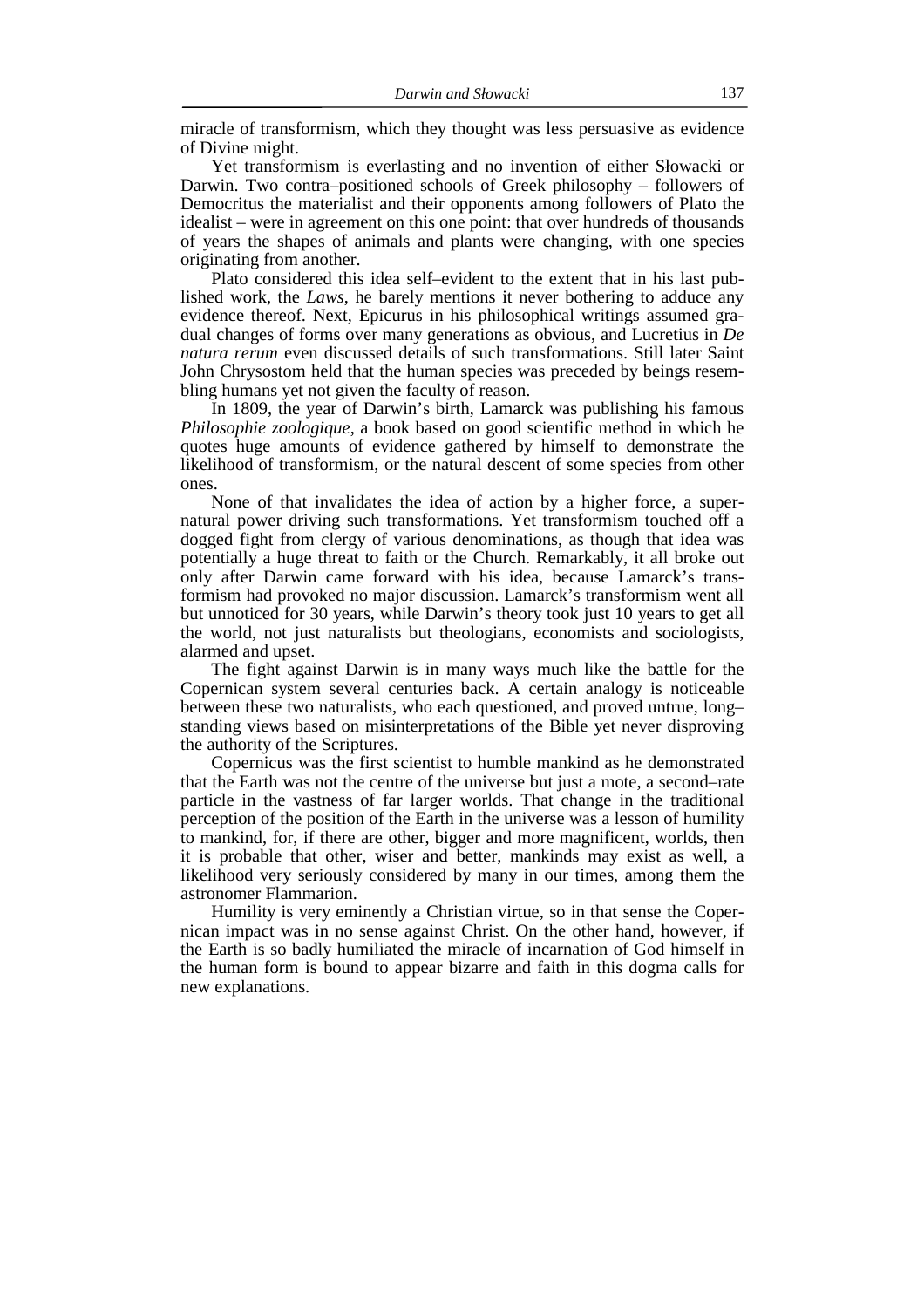Was Christ incarnating in millions of inhabited planets? Or was the Original sin such exceptional a tragedy in the universe that the incarnation of God was needed on Earth alone?

 Either part of this alternative is difficult to comprehend as long as you stand to the traditional interpretation of the Books of Moses, so it is not surprising that the Copernican concept seemed a godless idea to many clergymen and infuriated the Inquisition.

 Yet when it turned out to be true, with a mounting body of evidence in its support, and as nobody could find any error of reasoning there, even the most ardent Catholics reconciled themselves to it, and as they realised the modest role Earth had in the universe they even grew in admiration of God's grace shown to mankind through the incarnation of Christ.

 It also began to dawn on many that the internal disharmonies, the never– ending tension between the aspirations of the spirit and the desires of the flesh we perceive as natural to human life on Earth, are anything but common in the universe, and so original sin is no fable but a story from very ancient times of a tragedy, a one–off incident in the life of the universe, which disarranged God's order and structure on Earth, eventually creating a situation where individuals and social classes alike are locked in a fight for survival.

 This case reinforced the conviction that no theory of nature can really enervate the faith, and even when it seems inimical to the existing faith it can actually energise the spirit to fresh strengths, to stir it to new powerful acts of mind and body. Even after Copernicus the church has had great saints and rather than fall has continued to grow, while renegade sects go on splitting into more and more denominations.

 And yet as Darwin propagated Lamarck's transformism and so gave mankind another painful lesson in humility by knocking man off the preeminent pedestal on which it was hoisted by the traditional and insufficient interpretation of the books of Moses, some of the anxiety that was born over the Copernican theory now reappeared, and naturalists again came under fire in the name of theology, with accusations that they are undermining the faith.

 Once again, the powers of reason and expression had to be put to great efforts to defend freedom of research against the *odium theologicum*. Monks faithful to the church, such as Le Roy the Dominican or Wasmann the Jesuit, were able to reconcile transformism with theology. A study by Grossman on that very topic was rewarded with a prize by the Catholic theological faculty in Munich, and brilliant poet Fogazzaro devoted a well–written study to the defence of transformism showing that it not only does not topple the Catholic faith but indeed deepens it.

 Any natural theory that take us to humility elevate the Christian spirit. The history of religion knows only one case of a worldwide religion prior to Christianity that spread far beyond the boundaries of the country of origin, namely Buddhism.

 Buddhism differs from Christianity specifically by that it fosters pride in man telling people that they can reach absolute perfection on their own, with no act of grace by God; but Christian teaching tells us always to rely on Grace and to beseech God for it.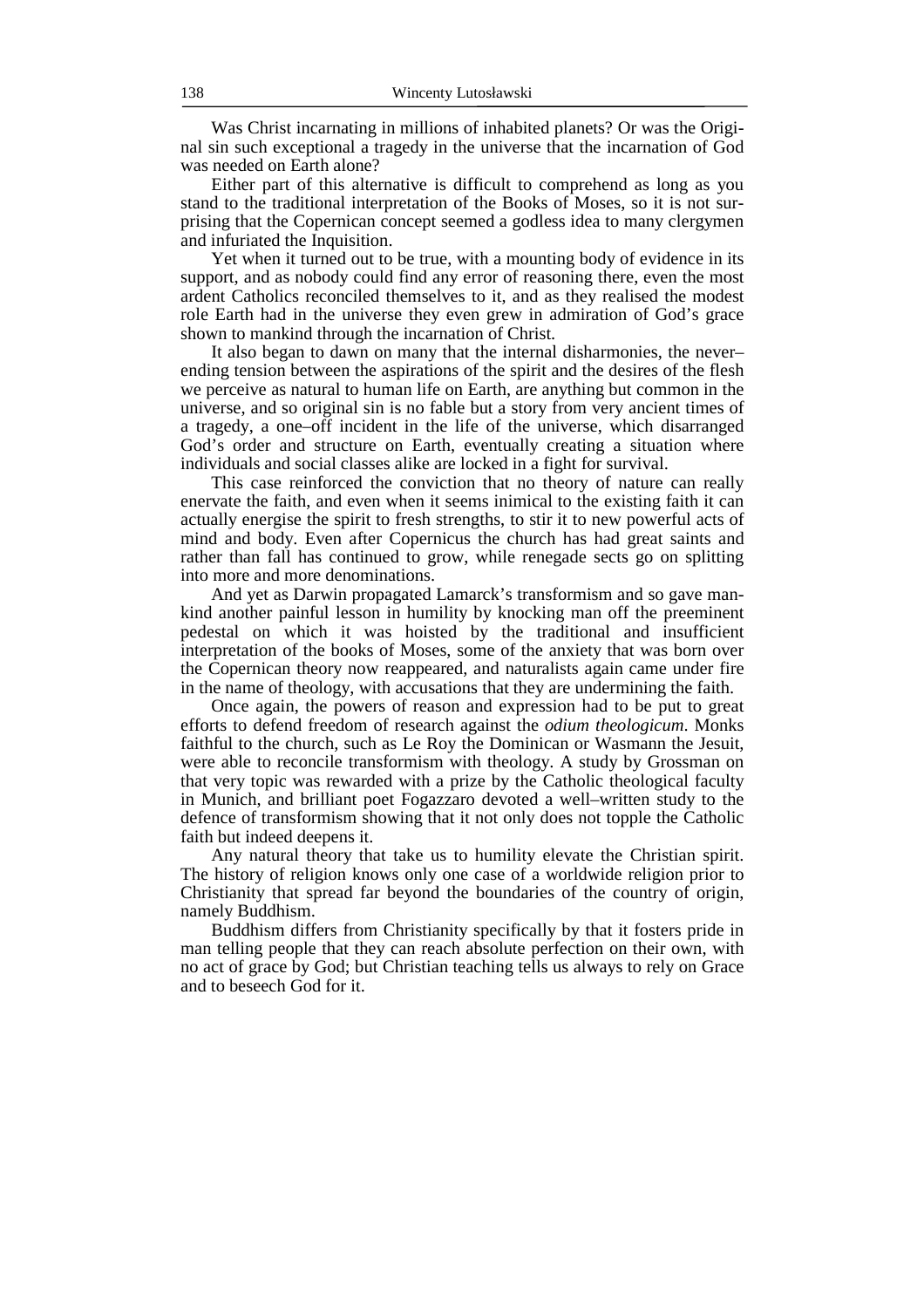Buddha holds that man is part of God and has at any time what they had earned themselves in previous lives, but Christ teaches that man is a creature of God and always has far more than they deserve for they are the soil, less or more fertile, on which seeds of grace will be sown.

 So, in this alternative of religious beliefs, Copernicanism and Darwinism teach us humility and so they confirm the teaching of Christ rather than Buddha, insofar at least as we take from Darwinism what reverberated loudest in the widest stretches of humanity, namely the transformist idea, to which Darwin and Słowacki and Lamarck subscribed, yet which was popularised mostly by Darwin.

 Darwinism comprises two other theories which are more difficult to reconcile with Christian doctrine and spirituality than transformism. Darwin did not stop with embracing the transformist proposition, with adducing arguments in support of the view that first specimens of a new species were born of parents still belonging to another species.

 To identify the factors behind the transformation of one species to another Darwin pointed to sexual selection and struggle for survival – both essentially material forces – as the causative factors.

 These factors are effective, their effectiveness proven at least on the development of variations within one species. The big question is, are these same factors sufficient proof of the development of new species?

 A change of a species may be subject to laws other than those the species as such is subject to. Characteristic features of a species may be independent from selection or struggle for survival, even though certain secondary features which are sufficient for variations to develop may still be dependent on such characteristic features. Or else, selection and struggle for survival could bring about a change of species as secondary factors, apart from certain primary factors Darwin may never have taken into consideration.

 According to Darwin, his understanding of struggle for survival and selection implies that changes in the particular species undergo gradually and very slowly over centuries, and so Darwin has to accept that many intermediate forms between one species and another.

 And Darwinists admit that such intermediate forms between the species have never yet been detected, even while specimens of species existing today have been found in very ancient geological deposits.

 This is the point over which Darwin's theory of evolution differs the most from Słowacki's. Słowacki presented his views on transformism more than ten years before Darwin, between 1841 and 1849, in several works, of which his *Genesis from Spirit* [*Genezis z Ducha*] is the most important<sup>1</sup>. There is also a *Letter to Rembowski*, with comments to the *Genesis from Spirit.* Other major contributions to transformism are found in Słowacki's later poetic works, such as *Samuel Zborowski*, *Zawisza Czarny*, *The Spirit King*, or the posthumous parts of *Beniowski*. Except for the *Genesis from Spirit*, none of those titles have yet been published in critical editions.

<sup>&</sup>lt;sup>1</sup> Edited by W. Lutosławski in Cracow, 1903.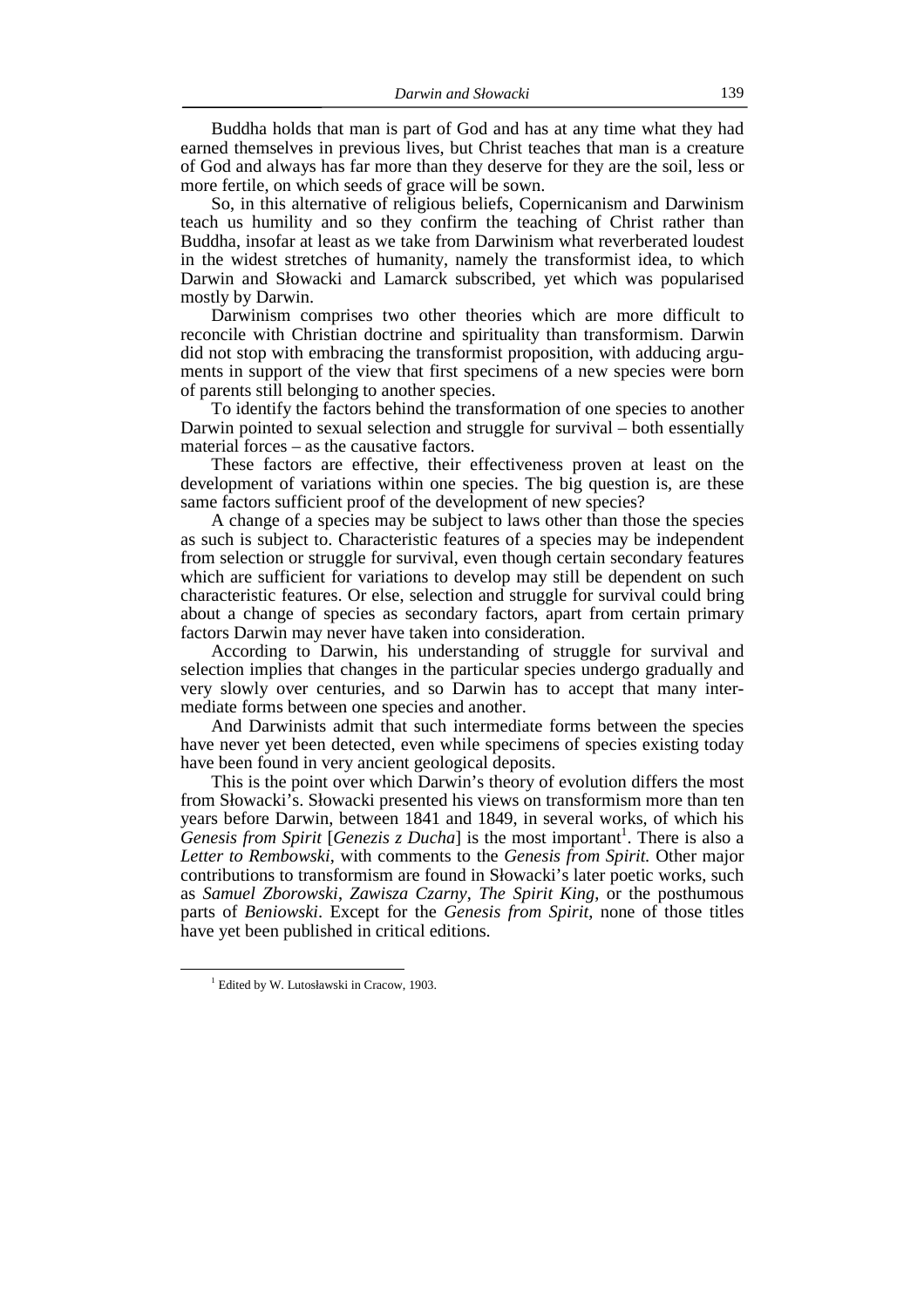To find the particular works of that epoch you have to search for them in various publications some of them unavailable from booksellers, and that explains why few people in Poland realise the enormous scientific implications of Słowacki's correct insights, his naturalist intuition.

 To most audiences Słowacki is a name only of prior to 1840, as the author of *In Switzerland* or *Kordian*. The writer of *The Spirit King*, however, is entirely a different character, a sage like few others in the history of mankind, a prophet and inspired poet, and a patient explorer of the secrets of nature.

 His research method is completely different from Darwin's, but it does not deserve to be discarded, for Słowacki could, if he wished, use Darwin's method, whereas Darwin would never be able to use Słowacki's method.

 Darwin sees, hears, perceives, with his senses. Słowacki shuts his eyes and ears, to contemplate in his spirit the matter that has caught his attention before.

 So, by such clairvoyance of things past arrives at the perception that new species used to appear abruptly, that first specimens of a new species sprang off parents still very different, with no intermediary form, with no gradual change.

 Scientific research in recent years bear out Słowacki's view, as no confirmation has been found that Darwin's theory is correct – for such intermediary forms, if they ever existed at all, have perished, as nobody has found any. Many eminent naturalists, not only before Lamarck, to name but Linné or Cuvier, but after Darwin as well, such as Agassiz or Virchow, stood by the idea of natural invariability of species. Agassiz subscribes to transformism yet he demands in every new species an act of creative will of God, which finds expression in the embryo of a new creature.

 According to Agassiz, and in keeping with what Słowacki believed, change occurs in the egg, and any offspring breaking out from the egg is already different from its parents.

 This contrast of views could perhaps be explained with the opposite replies Darwin and Słowacki would have given to the children's riddle of which was the first, the hen? Or the egg?

 According to Darwin, the hen first broke out of an egg, which was not yet a hen's egg but very close to one. According to Słowacki, the first hen's egg was laid by a bird that was not quite a hen and it was only that egg from which the first hen broke out and that hen then laid a true hen's egg and it never had, even among its most distant relations, any type even remotely similar to its own parents.

 The abruptness of changes, the sudden emergence of a new species, was confirmed in experiments professors Loeb and Jaffa carried out in California, and de Vries<sup>\*</sup> in Holland. Should it turn out one day that Słowacki was right that new forms appear suddenly, and not, as Darwin thought, gradually, through many intermediate stages, then the explanation given by Słowacki will deserve special attention from thinkers.

<sup>∗</sup> Hugo Marie de Vries (1848–1935), Dutch botanist, rediscovered the laws of heredity (after Mendel, whose work remained unknown through to the early  $20<sup>th</sup>$  century). In 1901, in a series of experiments he demonstrated the occurrence of suddenly appearing variations in plants, which he recognized as significant enough to lead up to the emergence of a new species. He named such variations *mutations* and introduced this term in biology.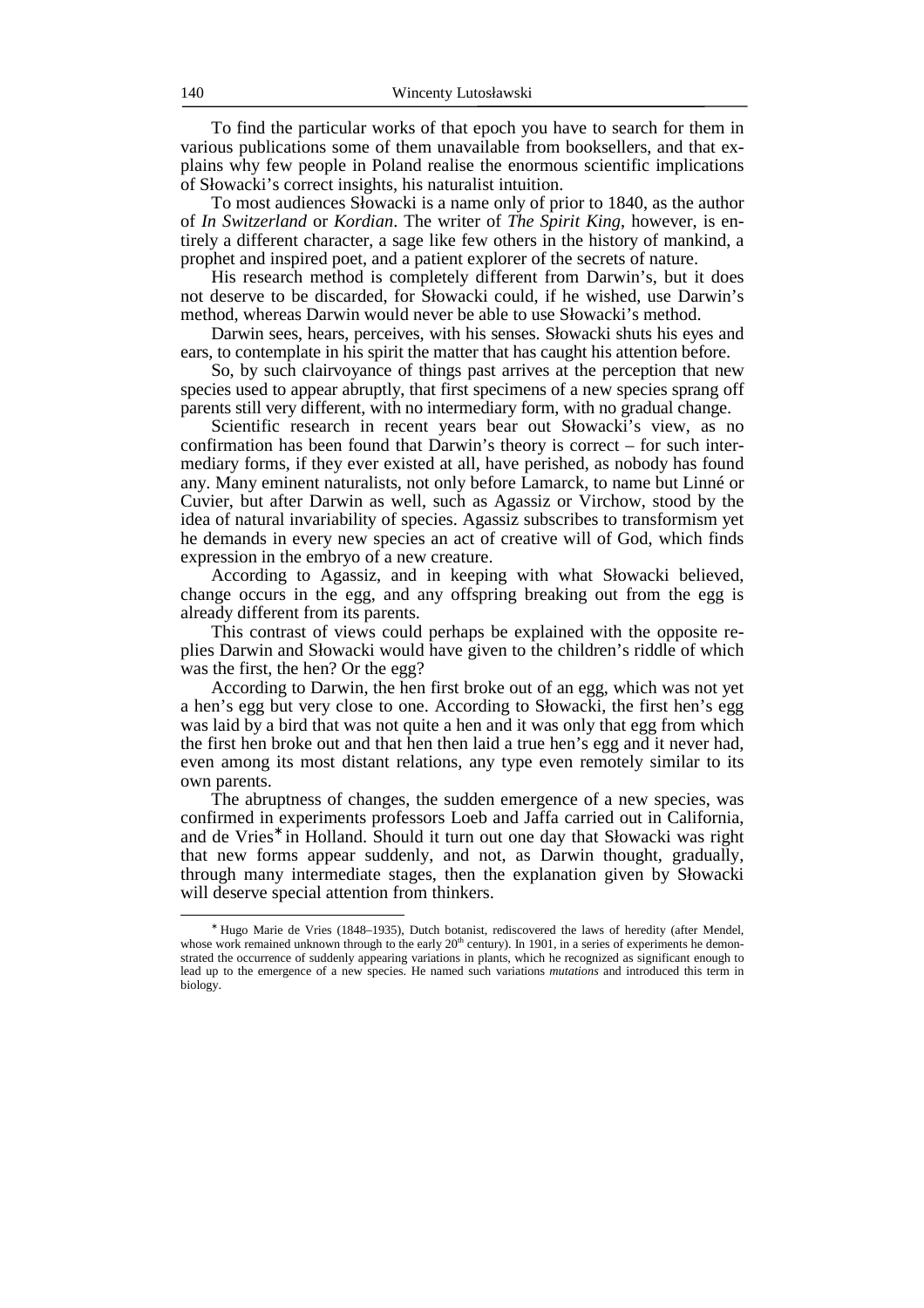At first sight such sudden appearance of a new form seems very unlikely, even though we already know of a similar development in a radically different respect. When you try to ponder possible forms of polygons and try to derive one from another, you find no intermediate form between the triangle and the quadrangle. Even the tiniest, infinitesimally small, side, when added to a triangle, makes it a quadrangle, and no thing intermediate is conceivable there nor can the possibility of an intermediate form be imagined.

 If a form so simple, a form composed merely of sides and angles, can lead up to a definite number of types only, with no intermediate form at all thinkable, then various forms of organisms, with more features, are even more likely to develop definite combinations of such features, without any intermediate forms at all.

 Furthermore there is a possibility that certain features appear or vanish suddenly and these features correspond to the difference between species, while other features may change gradually and generate variations inside one and the same species.

 Imagine, say, a series of figures of different colours in shapes of simple geometric polygons transforming one into another. As long as that changes affect colour or size, change can unfold gradually, for there are many intermediary shades that gradually pass into one another between the two colours. Similarly, there are an infinite number of intermediary sizes, which may be infinitesimally similar to one another, between two sizes. These are features corresponding to variations inside one species and these may change gradually, passing through innumerable intermediary degrees that are closely similar to one another.

 But as soon as a single side, however small, is added to any one of such figures, the change that ensues is a sudden one, as a new species emerges with no intermediary form at all. Where such change in a species is accompanied by secondary and continuous transformations, which catch the eye, a hasty beholder may draw the superficial conclusion that all change is continuous, gradual, and that it unfolds through intermediary forms.

 For this case to highlight the essential relation of the Darwin's theory to Słowacki's let us suppose that certain changes in size or colour may be caused by a certain kind of external factors and that such changes unfold gradually. Further, suppose that what in that perception are fundamental changes, which involve the increasing in number of sides or angles of figures, depend not on such factors but result from completely different causes.

 Should in that particular structure occur a glaring change in colour at the same time as the triangle was changed to a quadrangle with one very tiny insignificant side, the hasty beholder is more likely to take notice of the change in colour than of the all but imperceptible fourth side of the quadrangle, and so to take colour, rather than number of sides, as the feature specifying the species, next class colours that are most closely similar as variations of one species, and identify a change of species where following a succession of intermediary shades colours an entirely new colour ensues.

 In such case, Darwin would be on the side of those beholders who focus on the eye–catching colour, even though colour is but a secondary feature,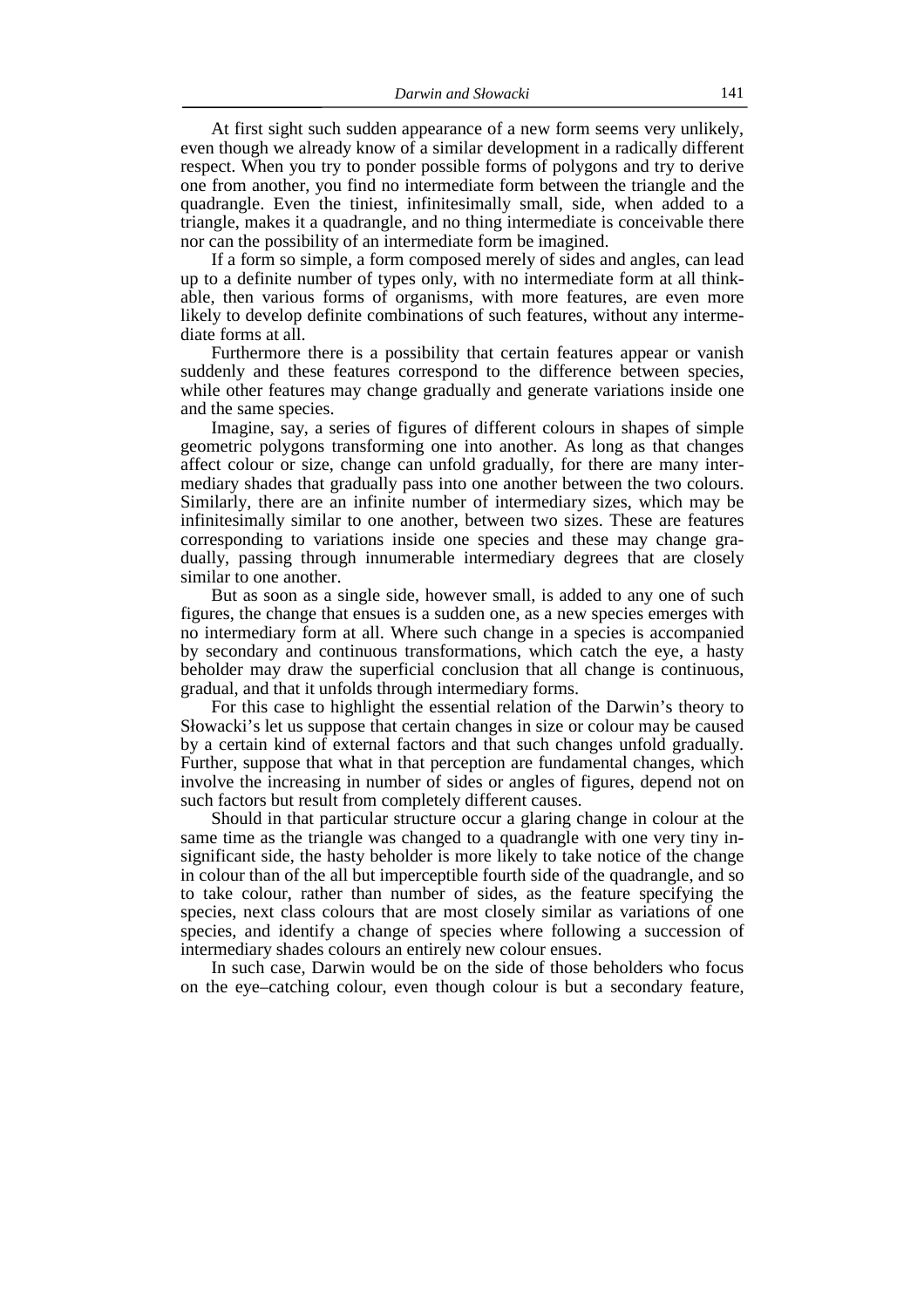while Słowacki would not be impressed by the appearance of colour but would put the main emphasis on the change of sides as the feature which, while less susceptible to sensory perception, is indicative of deeper and more fundamental differences in the structure of bodies.

 Let us further imagine those polygonal figures, at first changing only in size but not in colour or shape, then, following many changes in size, changing their colour, and eventually, following many changes of colour, changing their form, that is, the number of sides. In that case, change of colour could be considered equivalent to change in size or shape, if we failed to notice the difference that exists between colour and shape, as colour may undergo changes gradually, through an infinite succession of intermediate shades, while shape is a feature that in that case changes suddenly and admits of no intermediate form. Darwin will see such changes only that are changes in colour and size. Słowacki does not think much of that kind of changes, but instead he seeks changes that are changes of form and holds such changes to be features of new species.

 Apart from size, colour, shape, there may be further features that correspond to functions of organisms, for instance bisexuality or monosexuality, of which it is clearly known that one or the other exist, yet nothing in between is imaginable. Features that are geometrically defined in space are not the ones marked by the peculiar quality that they either exist or do not exist.

 Another question presents itself, if you try to say how many features need to be identified for a species to be recognised as having emerged as a new species. Many experiments would have to be carried to arrive at a conclusive answer. But if Słowacki is right, then geometric features of shapes all depend on invisible features of the spirit. Thus, if the first man acquired in spirit even the slightest ability to reason such as his parents did not have, then from that feature of the spirit could have resulted the upright position in man, and speech, and many other features such as can be perceived by the senses.

 Słowacki argues that a new species appears only when a self, up to a point existing in a lower form, begins to desire a new feature and is given it by God. So, every new species would be created by God in the soul of such self, which outwardly would then appear in a new shape.

 The same selves carry out the work of forms on Earth for ages. We, us, are now at the peak of creation, we that once brought every new thing to the world – the first diamond, as well as the first rose, as well as the first snake.

 As that first snake hissed, by doing that it made a huge discovery from which its distant descendants – in what was already human shape – derived the ability to sing.

 The selves that at a lower level by creative impulses and by a yearning for perfection introduced new forms, the same selves now at the highest level display their creative drive in a different direction.

 So, a great genius among men had a different past than an idiot. The same self that first ordered carbon particles into the shape of diamond, acquired at a higher level some other new force, starting a new succession of forms, the very same self, the spirit of The Word, today wields a human body, and shines with the light of genius.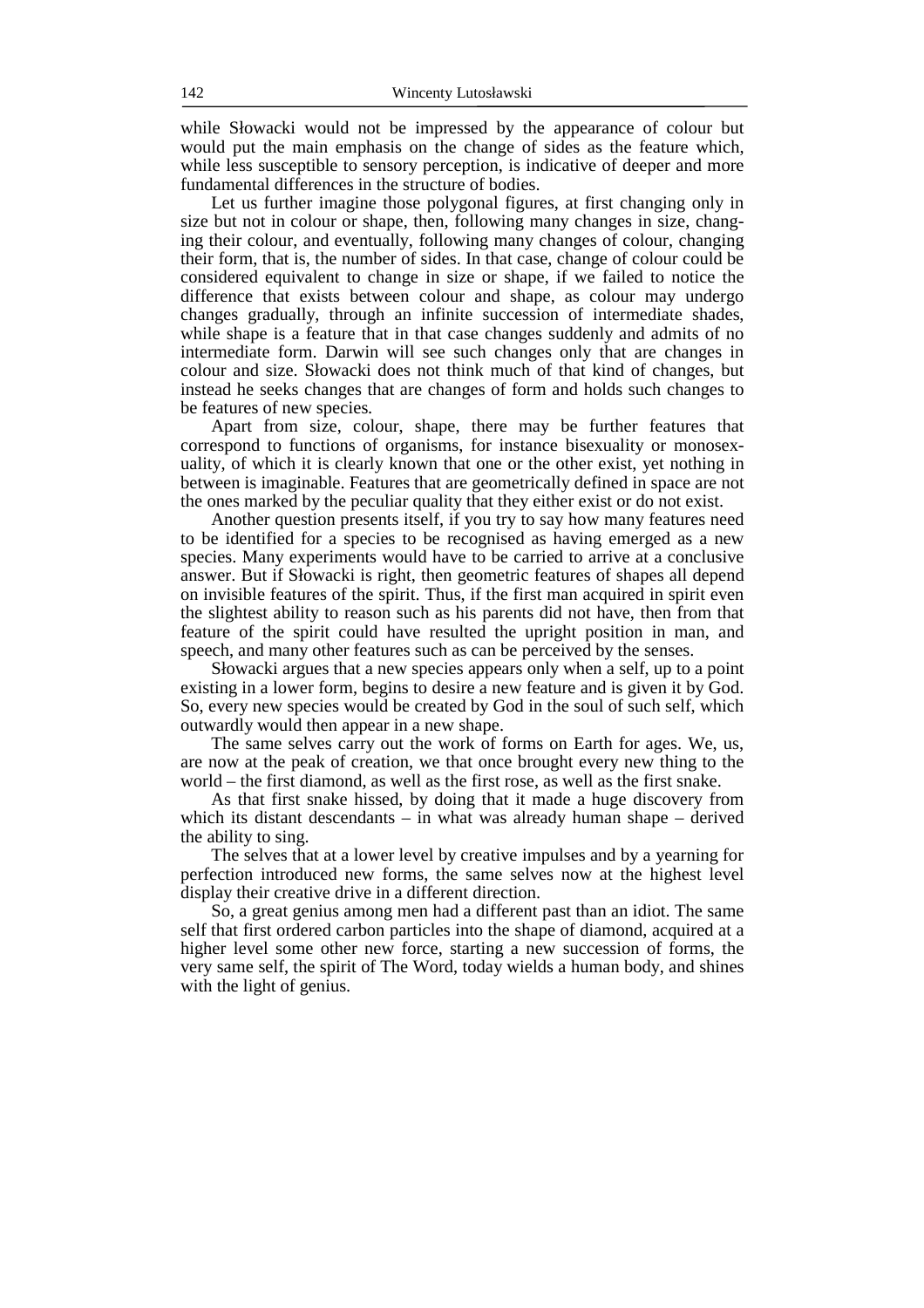The apparent outward monotony of human forms is a result of external necessities, yet under it an infinite multiplicity of forgotten histories of human selves is hidden.

 Each self incarnated over millions of years in many different shapes, with the succession of such forms being prescribed by no absolute rule but depending on the deepest essential meaning of such self.

 The order of forms of ancestors man originates from is not identical for all humans, either. Certain humans may have had among their ancestors species other never had. Along such different ways the creative selves of the Earth unfolded towards human forms, while other selves produced highly organised societies of ants or bees.

 This goes to show that Słowacki opens us to wider horizons than does Darwin, and he leaves more room to the free creative will of the spirit, according less significance to external material conditions.

 The difference between the views of Darwin and Słowacki is fundamental. Darwin is on the watch–out for external features and seeks external factors that cause changes. Natural selection is the conjunction of parents similar to each other who pass on what they have in common to their offspring. Struggle for survival is the mechanical elimination of individuals that lack certain features. Certain features survive and pass onto the offspring because they turned out useful in external fights against other contestants or in winning individuals of the other sex.

 There is no talk there of spiritual changes, sudden changes undertaken by selves. Indeed, in Darwin's theory spirituality develops under the effect of external material conditions. Słowacki, on the other hand, feels spirituality is ultimately the driving force of any transformation in external material conditions and shapes. In Darwin, genesis is one of flesh, as in Słowacki genesis is genesis from Spirit. Słowacki considered the book he wrote under this title, *with the power of reason put to sleep*, the most important of his works.

 All human individuals, Słowacki believed, have behind them millions of temporarily forgotten experiences which contributed to directing the course of development to their present shapes and aptitudes. What a man is, is a composite result not only of a long succession of ancestors going back to the beginnings of organic life on Earth, a succession which is different for each individual, but also, and more importantly, the present state of an individual is an outcome of experiences of the self in different bodies, with the order of incarnations not necessarily identical to the order of forms represented by the string of ancestors.

 Yet even with this immense heritage of the flesh and the hidden memory of spirit, every self in every body has now, more than ever, the power of creative will and so they may any time plead with God for a new change, a new opening of new ways, still in their old body forms but already preparing for incarnation in a form that is adequate to the change of spirit.

 So histories of bodies, Słowacki believes, do not depend, as in Darwin, on external conditions only, but they are generally an expression of the history of the creative spirit, and that is why in Słowacki psychology actually precedes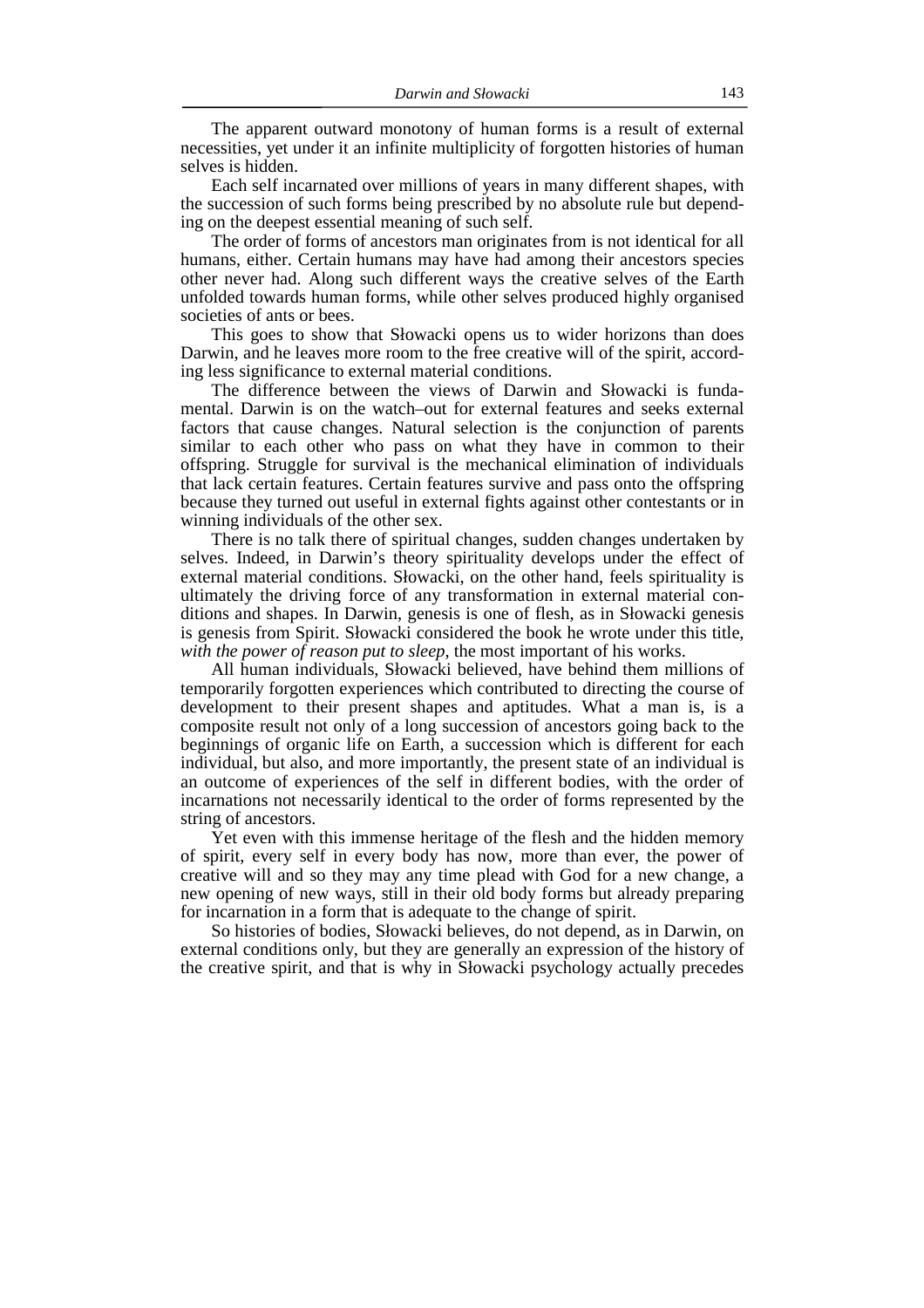biology: his biology cannot be understood without understanding his psychology.

 Słowacki's views find unexpectedly confirmation in latest work by the eminent French thinker Henri Bergson, a reader in philosophy at the Collège de France in Paris.

 Bergson has a Polish Jewish family background, and while he does not know Słowacki, when reading his brilliant book you get a feeling that he may have absorbed, mysteriously and unawares, from his ancestors, some of the Polish spirit, the same spirit that vitalised Słowacki's ancestors and that Słowacki himself best articulated.

 In his recent book, *Evolution créatice*, Henri Bergson convincingly shows that causality, and even finality, are not sufficient to explain the development of the universe.

 What is also needed is, beyond and above that, a creative force, a Divine force, which drives the world not so much according to a preconceived plan or to a predetermined end as in constant communication with living creative selves, answering their needs or aspirations, inspiring them, subsisting in the entirety of Being in its countless manifestations.

 New forms emerge, not so much as means leading up to ends, not so much as effects of certain causes, but as belonging to the creative harmony of all life, of which they are part manifestations.

 It is in that entirety of life that every human self acts and every self, even the lowest one, always acts in a mysterious relationship with the supreme self. Creation is the life of the world, a standing never–ending miracle, overstepping boundaries, never leading up to any one specific end, for such end, fully self–sufficient, is contained in every moment of life.

 Here Bergson can be seen as if inspired by Słowacki's spirit, as he unfolds before the human mind horizons in which natural selection and struggle for survival are barely second–rate incidents.

 You have to re–read Bergson several times, and Słowacki's later works, to realise how close a spiritual kinship that descendant of Polish Jews had to the descendant of Polish knights.

 Sometimes prophetic intuition may bear fruit before painstaking intellectual efforts to examine hypotheses that may flare up suddenly in an experience of clairvoyance. Słowacki's hypotheses can only be validated at a huge cost of research effort into the history of the Earth, and in experiments on possible future developments of organisms.

 What have to be undertaken are large scale experiments in the line of trials the eminent gardener Burbank<sup>∗</sup> has carried on in California with a view to transforming variations and species. However, Burbank bases his work on natural selection alone, with struggle for survival banned from his work as he extends great care to the plants he so loves.

<sup>∗</sup> Luther Burbank (1849–1926), American agronomist, developed something like 800 new varieties of plants. Famous for his research on hybridization and a huge number of experiments (he worked on something like 30 thousand plant varieties).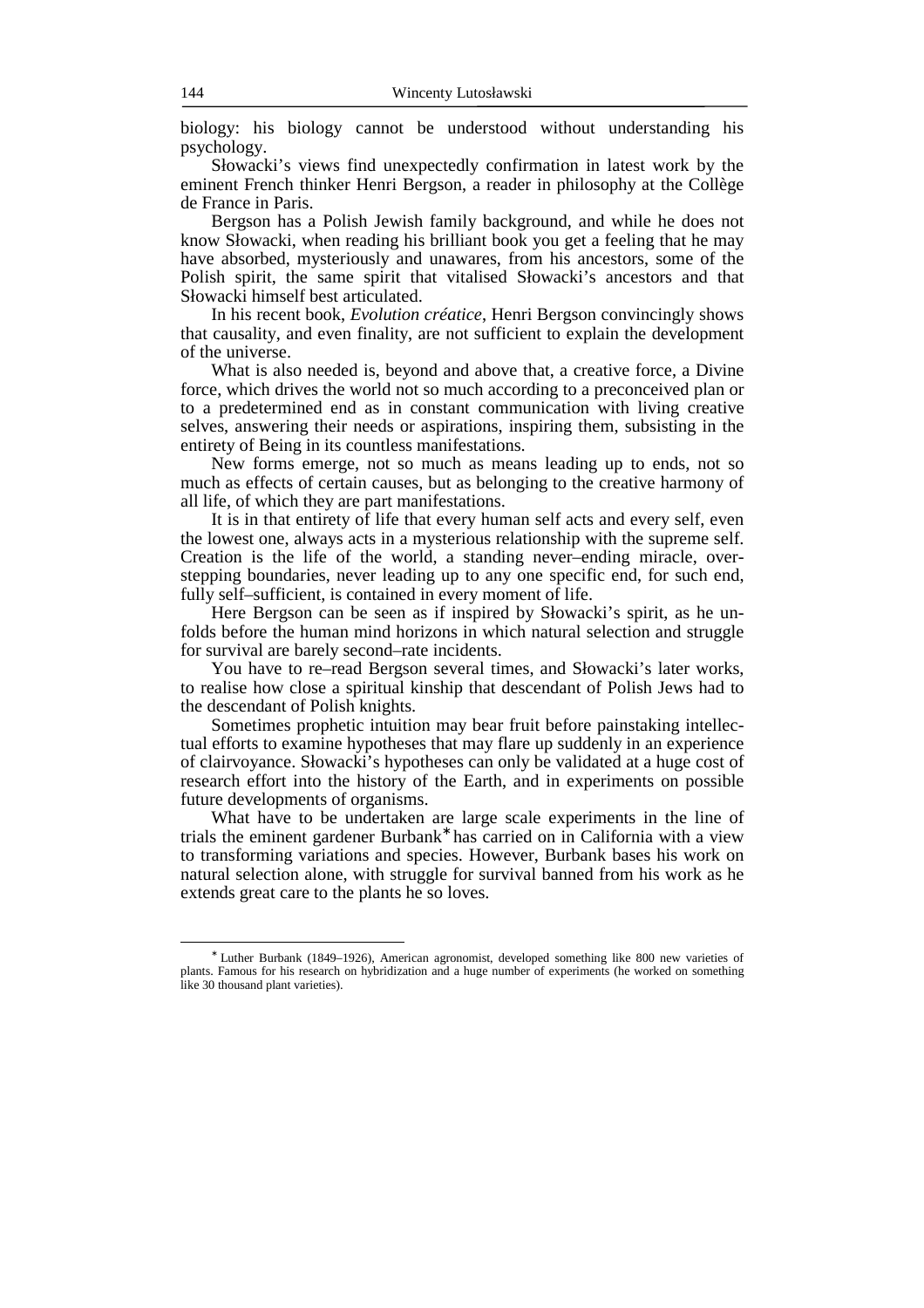A Polish naturalist who would like to verify Słowacki's views would have to rule out natural selection as well, and act bravely with the spirit and prayer on selves of plants or animals he might grow, to call forth in them those wondrous and sudden spiritual changes that Diotima mentions to Plato in the *Symposion* as she uses the magical words: *exajfnes katopsetai* (*Symposion* 210e: *suddenly he will have revealed to him*).

 That is talk of a spiritual change that will spawn countless material changes. If matter is an expression of spirit, and spirit is not an efflorescence of matter, then change may be touched off by spiritual effects, with no part therein of natural selection or struggle for survival.

 A Polish Burbank would pin his greatest hopes not on those plants becoming starting–points of new species that would achieve precedence in the struggle for survival or would become the most attractive to the individuals of the opposite sex in natural selection. Such well–balanced, strong, materially vital individuals would at best serve the purpose of producing variations, but they would be incapable of calling to life a new species, for they are just too comfortable in the shapes they have.

 We would look primarily to individuals that are impaired physically, imbalanced, nervous at higher levels of organisation, and so yearning for a higher form all the more as they are unhappy with the form they have.

 As we eliminate for experimental purposes the effects of material factors, which do have certain effects in the normal course of things, we could introduce what is already known to mankind organised at higher levels as fasting and mortification. The way a seed, which is in danger of rotting in humid soil, sprouts and brings forth a new plant, a species left in the toughest physical conditions could in a very similar manner be welcome ground for acts of spirit.

 Such spiritual acts could be of two kinds: prayer to higher spirits to ask them for succour, or human selves acting directly upon fauna or flora selves.

 In either case, the effects of selection and struggle for survival could be reduced to a minimum and thus the superiority proven of spirit over matter, a purpose Słowacki served faithfully in the last years of life.

 Details of such experiments, which are of epochal significance to humanity, cannot be described ahead of the fact, because the experimenter would have to follow a different method than evolutionists such as Darwin. Such experiments would also be driven by different motives. The aim of such experimenting would not be merely to broaden our scientific knowledge, but to furnish empirical evidence of religious dogma, which to Słowacki formulates in his proposition that *everything is created by, and for, the Spirit, and nothing exists for a bodily end.*

 Whoever would like to seek God on that way, would have to submit their experiments to Divine inspiration and to secure help from people of ardent faith who are keen to see spirit–driven knowledge finally prevail among the people over materialistic sophistry. Such effort is worth undertaking, if it gives us an opportunity to shake off the shackles of determinism that usually fetter Darwinists, to get a rational argument in support of axioms of creative will such as were revealed to us in prophetic poet's own intuitive insights.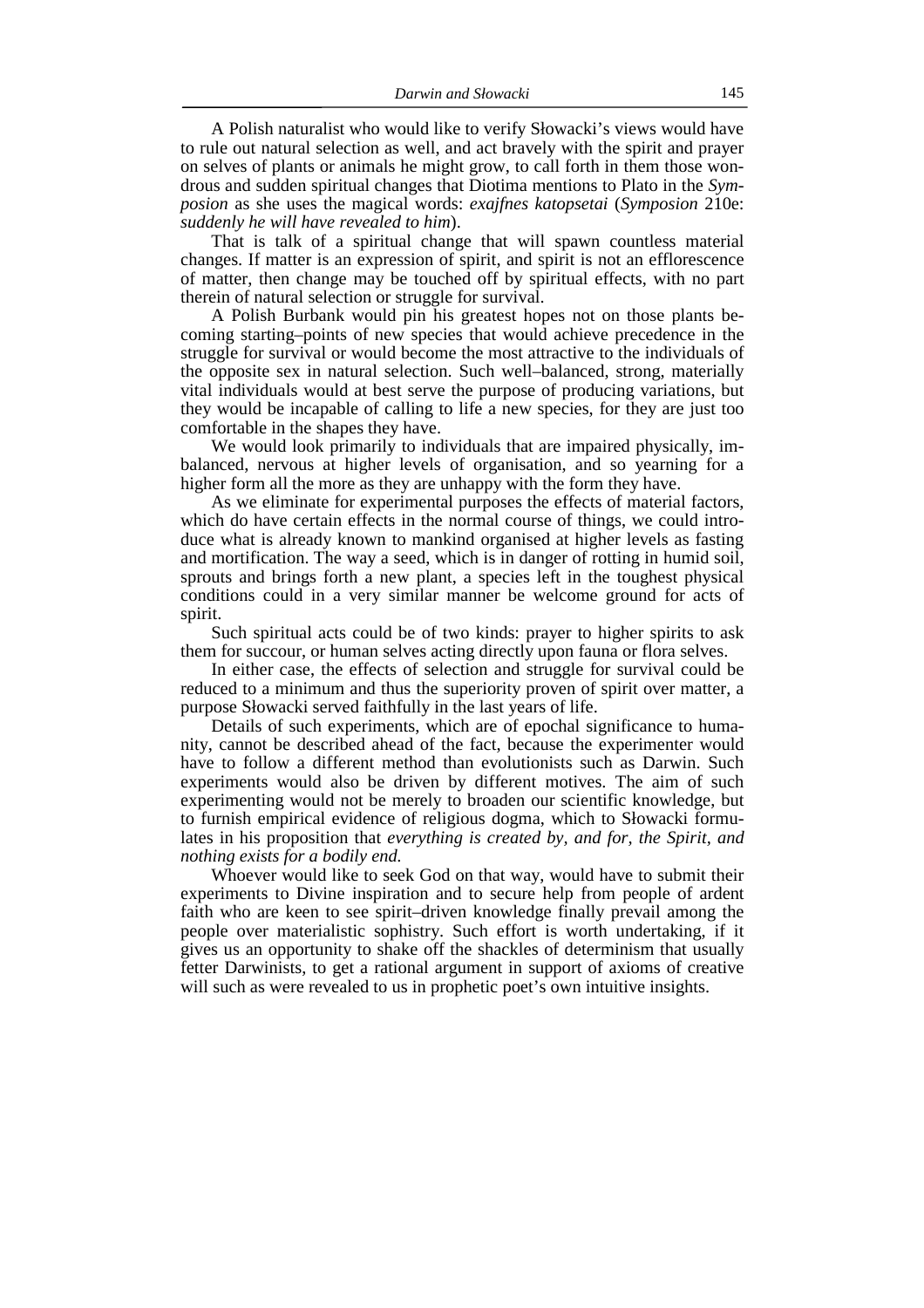The works of Darwin are going to stay for ever as a treasury of experiences and observations, its main merit being that a materialistic age he discovered convincing, albeit still insufficient, materialist arguments in support of the theory of transformism, which is not a materialistic theory at all. Without Darwin, transformism would not have become a common idea familiar to all; as its recognition worldwide was necessary for humanity to make strident accomplishments not only in natural science but also social science, even theology, insofar as transformism makes it easier for us to grasp the idea of God.

 Darwin had a powerful effect on the entire body of modern views of the world and it spread transformism in a way neither Lamarck nor Słowacki ever did.

 But Darwin's theory of struggle for survival and selection provide only a temporary scaffolding for the construction of a great and magnificent edifice of knowledge about the history of life on Earth and its future directions.

 When the building has been completed the scaffolding will no longer be used and then Słowacki is no longer going to look like one more forerunner of Darwin. In fact, Darwin will then appear mainly as a great populariser of the views of Lamarck and Słowacki.

 Before that happens, however, Darwin's followers in Poland should get to know Słowacki more closely and try to find ways of checking Słowacki's supreme biological hypothesis, which is that a new species appears suddenly and without intermediary forms. Experiments undertaken for that purpose should comprise, if we are to follow the prophetic poet's advice, consideration not just of biological but of spiritual factors as well, but what is needed there is not just knowledge as such but ardent faith too.

 Bravery and perseverance and very strong faith are required where the power of will and faith is to be applied to act on a chain of organic forms until a new element has appeared in it. That is where the psychologist of religion must collaborate with the naturalist. Such psychological experiences would be the only adequate reflection of Słowacki's creative thinking.

 Religious experiences have begun to be submitted to scientific research in other respects. William James<sup>1</sup> was the first one to prove with all rigours of scientific method that prayer in respect of a man's social needs is effectual.

 It is only through the application of prayer that Słowacki's evolution theory can be put to the test of truth. Unfortunately most of those who pray do not believe in evolution, and most Darwinists would not bother to pray.

 A broader perspective is needed for a man to see, at long last, that your devotee saying the rosary all the day long is not narrow–minded compared to your determinist naturalist whose beads are his eternal iterations of inversely used watchwords of *struggle for survival*, *selection*, or *suggestion*.

 The way struggle for survival or selection are not the all–decisive factors in the world of external factors, suggestion alone is certainly not a sufficient explanation accounting for all that may occur between spirits.

<sup>1</sup> In his *Varieties of religious experience*, translated into French as *L'expérience religieuse*.